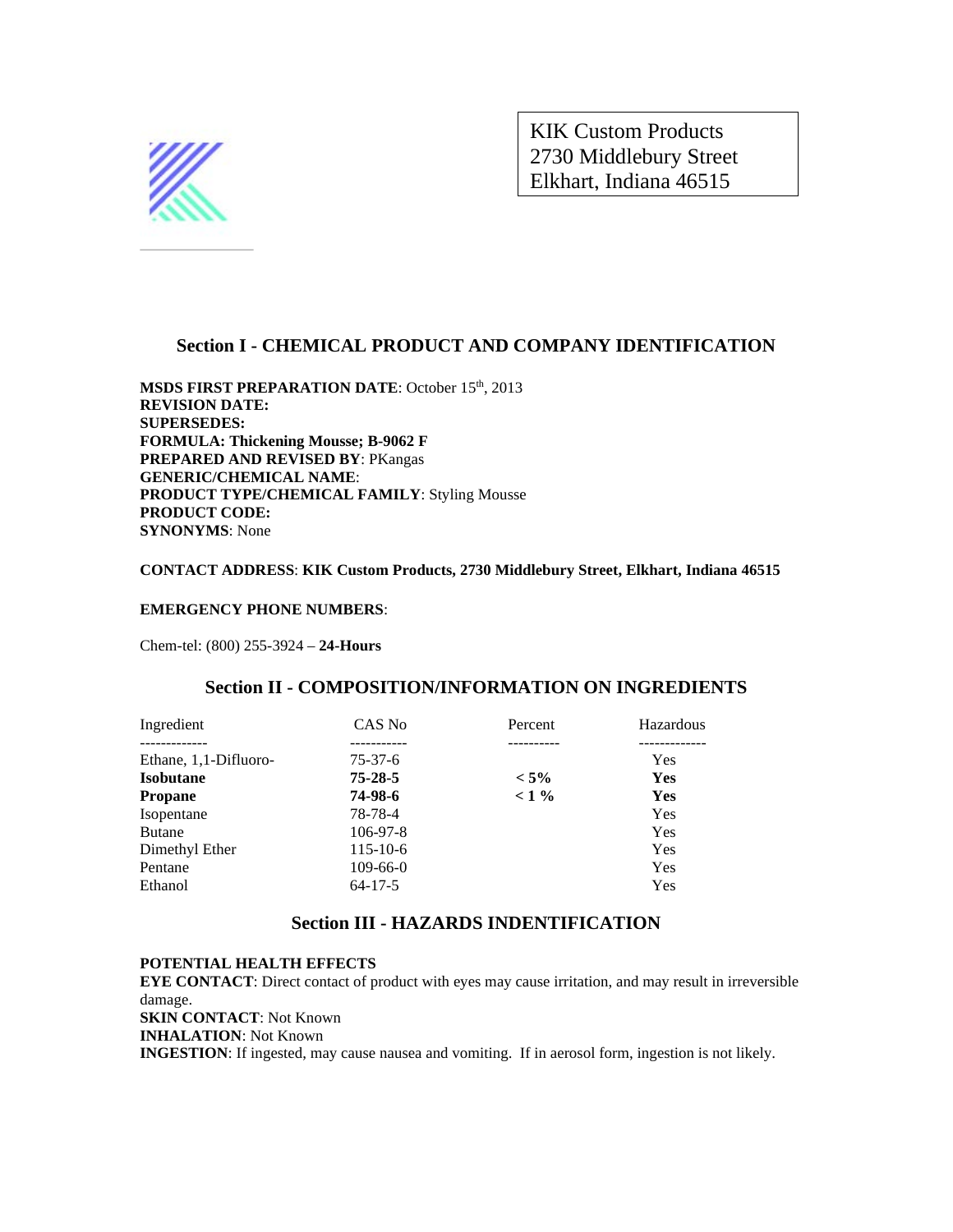# **Section IV - FIRST AID**

**EYE CONTACT**: If irritation or redness due to vapors develops, move victim away from exposure and into fresh air. If material gets into the eyes, flush eyes immediately with clean water for at least 15 minutes. If available, use eye-cups or eye wash fountain. If symptoms persist, get medical attention.

**SKIN CONTACT**: Clean affected areas with mild soap and water. Remove contaminated clothing, including shoes, and launder before reuse or discard.

**INHALATION**: If respiratory symptoms develop, move victim away from source of exposure and into fresh air. If symptoms persist, get medical attention. If victim is not breathing immediately begin artificial respiration. Get medical attention.

**INGESTION**: Product is not likely to be ingested. If this occurs, treat systematically. Never give fluids or induce vomiting if the victim is unconscious or having convulsions

#### **Section V - FIRE FIGHTING MEASURES**

**FLASH POINT**: -30°F TCC (Propellant Only) **AUTOIGNITION TEMPERATURE**: NA **FLAMMABILITY LIMITS IN AIR (% V)**: LEL=1.2%; UEL=115% **EXTINGUISHING MEDIA**: Carbon Dioxide, Foam, Dry Chemical, Water **SPECIAL FIRE FIGHTING PROCEDURES**: Keep containers cool by spraying them with water until the fire has been extinguished. **UNUSUAL FIRE & EXPLOSION HAZARDS**: Containers may rupture and release flammable liquids and /or gasses if exposed to the heat of fire.

#### **Section VI - ACCIDENTIAL RELEASE MEASURES**

**SPILL ON LAND (LARGE SPILL):** Eliminate sources of ignition. Prevent additional discharge of material, if possible to do so without risk. Minimize breathing of vapors. Minimize skin contact. Ventilate confined spaces. For small spills implement the following cleanup procedures: Prevent material from entering sewers, watercourses, or low areas. Contain spilled material with sand or earth. Do not use combustible materials such as sawdust. Observe precautions for volatile, combustible vapors from absorbed material. For large spills implement the preceding cleanup procedures and, if in public area, keep public away and advise authorities. Consult an expert on disposal of recovered material and ensure conformity to local disposal regulations.

**SPILL ON WATER (LARGE SPILL)**: Eliminate sources of ignition. Warn occupants and shipping in surrounding and downwind areas of fire and explosion hazard and request all to stay clear. Remove from surface by skimming or scooping up floating material. Consult an expert on disposal of recovered material and ensure conformity to local disposal regulations.

**SMALL SPILLS:** Leaking containers should be placed in open containers, outdoors, away from any source of ignition, until all pressure has been released.

#### **Section VII - STORAGE AND HANDLING**

**STORAGE TEMPERATURE**: Ambient **STORAGE/TRANSPORT PRESSURE**: 180 psig @ 131°F Max **LOADING/UNLOADING TEMPERATURE**: Ambient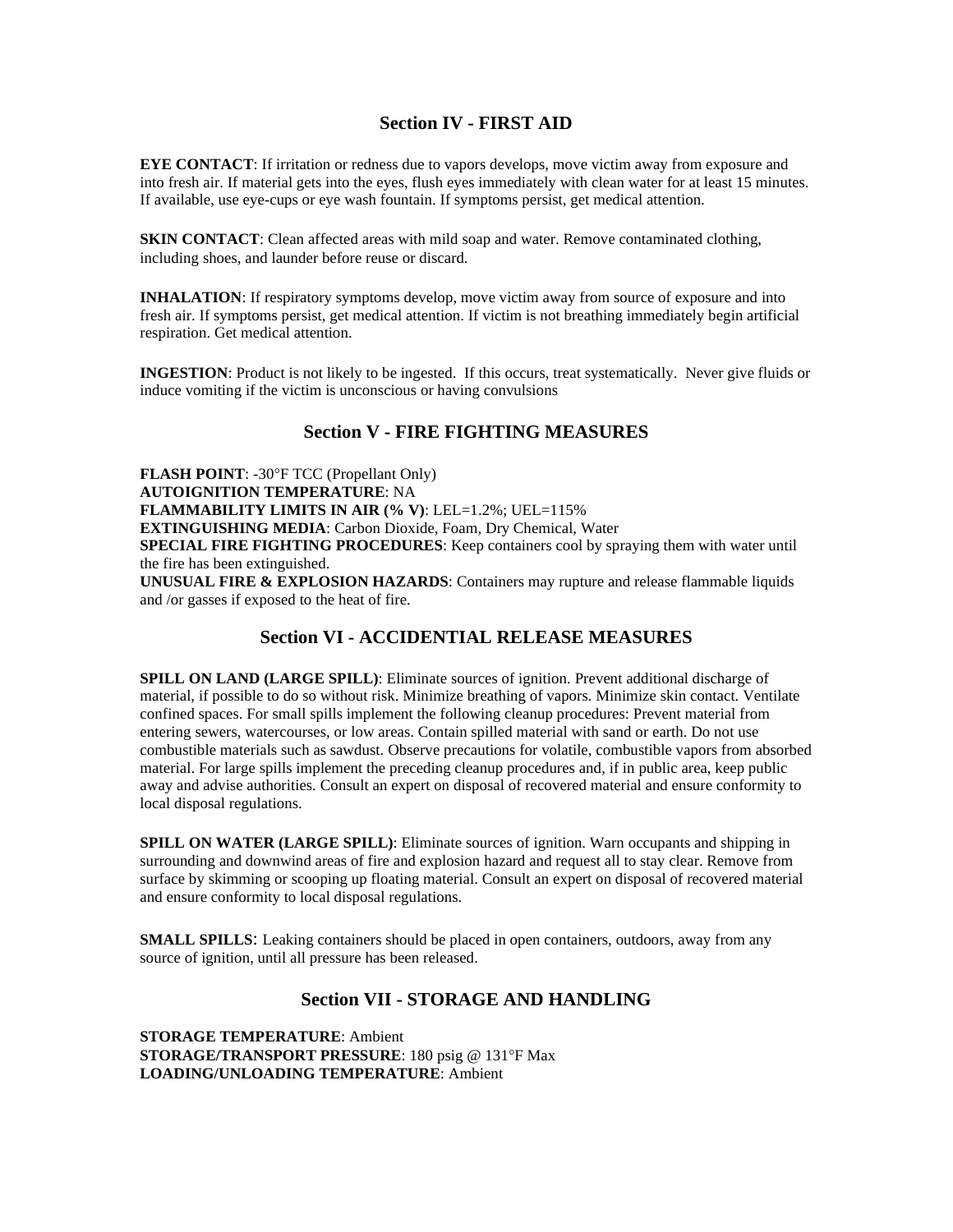**STORAGE AND HANDLING**: Keep container closed. Handle and open containers with care. Store in a cool, well ventilated place away from incompatible materials. DO NOT handle or store near an open flame, heat, or other source of ignition. DO NOT pressurize, cut, heat, or weld empty containers. DO NOT reuse containers.

#### **Section VIII - EXPOSURE CONTROLS/PERSONAL PROTECTION**

**RESPIRATORY PROTECTION**: None Required **VENTILATION**: Normal Ventilation adequate for recommended uses. **PROTECTIVE CLOTHING**: Not necessary except as a good industrial practice. **EYE PROTECTION:** Not necessary except as a good industrial practice. **OTHER PRECAUTIONS:** Avoid excessive inhalation. Read and follow all label directions and cautions. Use only as directed

# **Section IX - PHYSICAL AND CHEMICAL PROPERTIES**

**APPEARANCE**: NA **STATE**: Aerosol **ODOR**: Characteristic **PERCENT VOLATILE**: < 6 % **SPECIFIC GRAVITY**: 0.901-0.991 @ 20°C **VISCOSITY**: Aerosol @ ambient **EVAPORATION RATE**, >1 **VAPOR PRESSURE mm Hg @ 20**°**C**: Can pressure not to exceed 180 psig @ 131°F **BOILING POINT**: 173°F **VAPOR DENSITY (Air=1**): >1 **SOLUBILITY IN WATER**: Soluble

## **Section X - REACTIVITY**

**STABILITY**: Stable under normal conditions of storage and handling **CONDITIONS TO AVOID INSTABILITY**: Do not store containers in direct sunlight or where conditions will heat them above 120°F. **HAZARDOUS POLYMERIZATON**: Will not occur **CONDITIONS TO AVOID HAZARDOUS POLYMERIZATION**: Not Applicable **MATERIALS AND CONDITIONS TO AVOID INCOMPATIBILITY**: None Known

# **Section XI - TOXICOLOGICAL INFORMATION**

No specific toxicological data is available for this product. Please refer to Section III for available information on potential health effects.

# **Section XII - ECOLOGICAL INFORMATION**

No specific ecological data are available for this product. Please refer to Section VI for information regarding accidental releases and Section XV for regulatory reporting information

# **Section XIII - DISPOSAL CONSIDERATIONS**

All recovered material should be packaged, labeled, transported, disposed and reclaimed in conformance with local, county, state, and federal regulations. May be disposed of by controlled incineration. Do not contaminate any lakes, streams, ponds, or underground water supplies.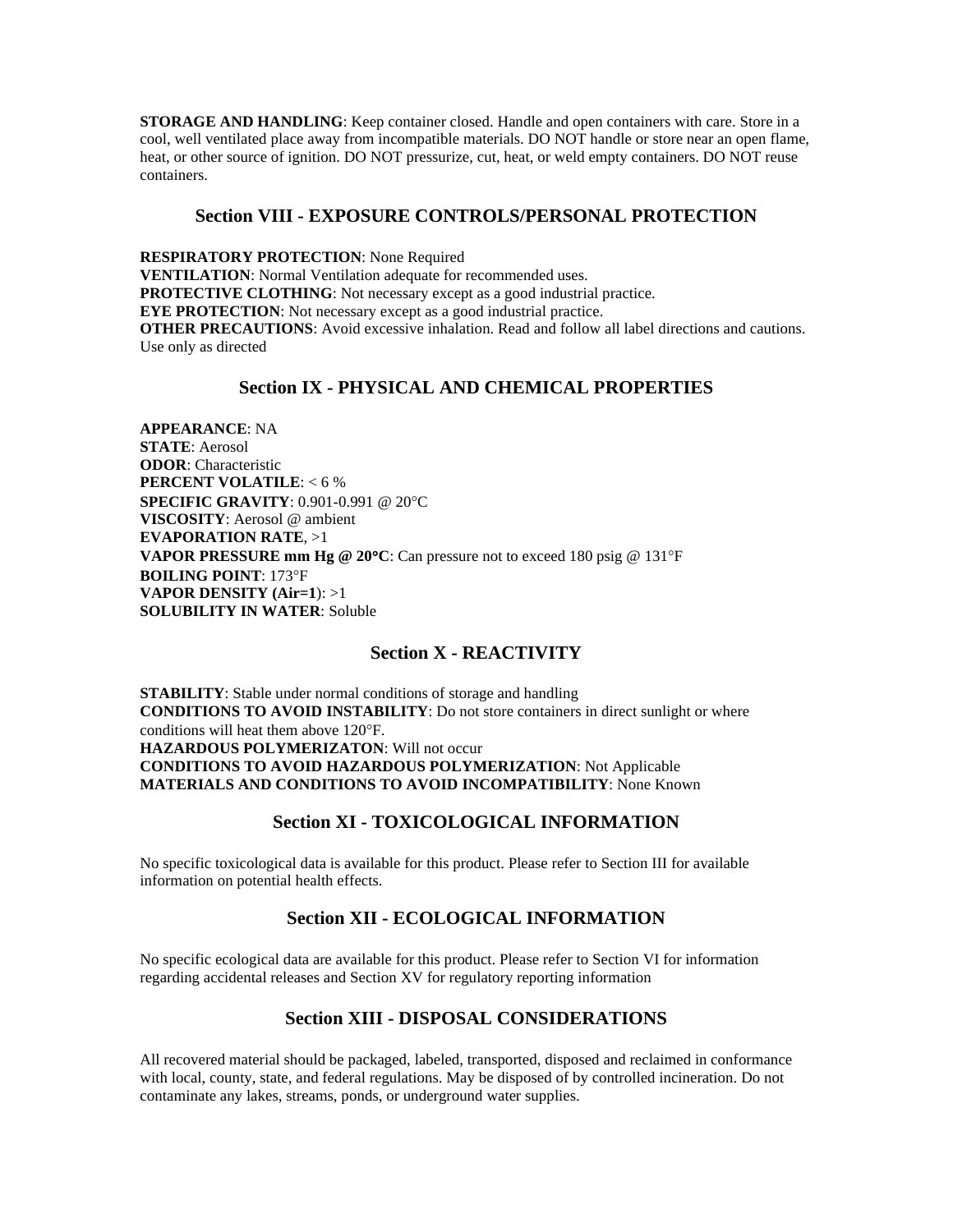Empty containers may be disposed of as normal refuse. Please recycle whenever possible.

## **Section XIV - TRANSPORT INFORMATION**

| <b>U.S. DOT PROPER SHIPPING NAME:</b>   | <b>Consumer Commodity</b>                          |  |  |
|-----------------------------------------|----------------------------------------------------|--|--|
| <b>U.S. DOT HAZARD CLASS:</b>           | ORM-D                                              |  |  |
| <b>U.S. DOT LABELS REQUIRED:</b>        | None                                               |  |  |
| <b>U.S. DOT PLACARDS REQUIRED:</b>      | None                                               |  |  |
| <b>EMERGENCY RESPONSE GUIDE NUMBER:</b> | <b>NAERG#171</b>                                   |  |  |
|                                         |                                                    |  |  |
| <b>IATA PROPER SHIPPING NAME:</b>       | Consumer Commodity ORM-D (Domestic)                |  |  |
|                                         | Aerosols, Flammable, N.O.S., UN1950 (Export)       |  |  |
| <b>IATA HAZARD CLASS:</b>               | 2.1                                                |  |  |
| <b>IATA LABELS REQUIRED:</b>            | <b>Consumer Commodity ORM-D-AIR (Domestic)</b>     |  |  |
|                                         | Flammable Gas (Export)                             |  |  |
| <b>BILL OF LADING DESCRIPTION:</b>      | Consumer Commodity ORM-D-AIR, 9, ID8000            |  |  |
|                                         | (Domestic)                                         |  |  |
|                                         | Aerosols, Flammable, N.O.S., 2.1, UN1950 (Export)  |  |  |
| <b>UN/NA CODE:</b>                      | NA (Domestic)                                      |  |  |
|                                         | UN1950 (Export)                                    |  |  |
| PACKING INSTRUCTIONS:                   | 910 (Domestic)                                     |  |  |
|                                         | 203/Y203 (Export)                                  |  |  |
|                                         | Authorization: Limited Quantity                    |  |  |
| <b>EMERGENCY RESPONSE GUIDE NUMBER:</b> | 126                                                |  |  |
| <b>EMERGENCY RESPONSE NUMBERS:</b>      | CHEM-TEL: 1-813-979-0626                           |  |  |
|                                         | US & Canada Only: 1-800-255-3924                   |  |  |
|                                         | International: 00-1-813979-0626                    |  |  |
|                                         |                                                    |  |  |
| <b>IMDG PROPER SHIPPING NAME:</b>       | Aerosols                                           |  |  |
| <b>IMDG HAZARD CLASS:</b>               | 2.1                                                |  |  |
| <b>IMDG LABELS REQUIRED:</b>            | <b>CARTON MUST BE MARKED "AEROSOLS"</b>            |  |  |
| <b>IMDG SECONDARY LABELS REQUIRED:</b>  | <b>Hollow Diamond with UN1950 Marked in Center</b> |  |  |
| <b>IMDG PLACARDS REQUIRED:</b>          | None                                               |  |  |
| <b>BILL OF LADING DESCRIPTION:</b>      | Aerosol, 2, UN1950                                 |  |  |
| <b>MARINE POLLUTANT:</b>                | N <sub>o</sub>                                     |  |  |
| <b>EMERGENCY RESPONSE GUIDE NUMBER:</b> | 126                                                |  |  |
| <b>EMS NUMBER:</b>                      | $2 - 13$                                           |  |  |
| <b>MFAG NUMBER:</b>                     | 620                                                |  |  |
| <b>EMERGENCY RESPONSE NUMBERS:</b>      | CHEM-TEL: 1-813-979-0626                           |  |  |
|                                         | US & Canada Only: 1-800-255-3924                   |  |  |
|                                         | International: 00-1-813979-0626                    |  |  |
| <b>IMDG PAGE NUMBER:</b>                | 2102                                               |  |  |
| <b>UN/NA CODE:</b>                      | <b>UN1950</b>                                      |  |  |
|                                         |                                                    |  |  |

# **Section XV - REGULATORY INFORMATION**

**TSCA**: Components of this product are listed on the Toxic Substances Control Act (TSCA) Inventory **SARA TITLE III, Section 311-312**: Acute, Fire, Sudden Release (Various); Acute and Fire Hazard (Various) **SARA TITLE III, Section 313**: None noted **CALIFORNIA PROPOSITION 65**: Not Regulated